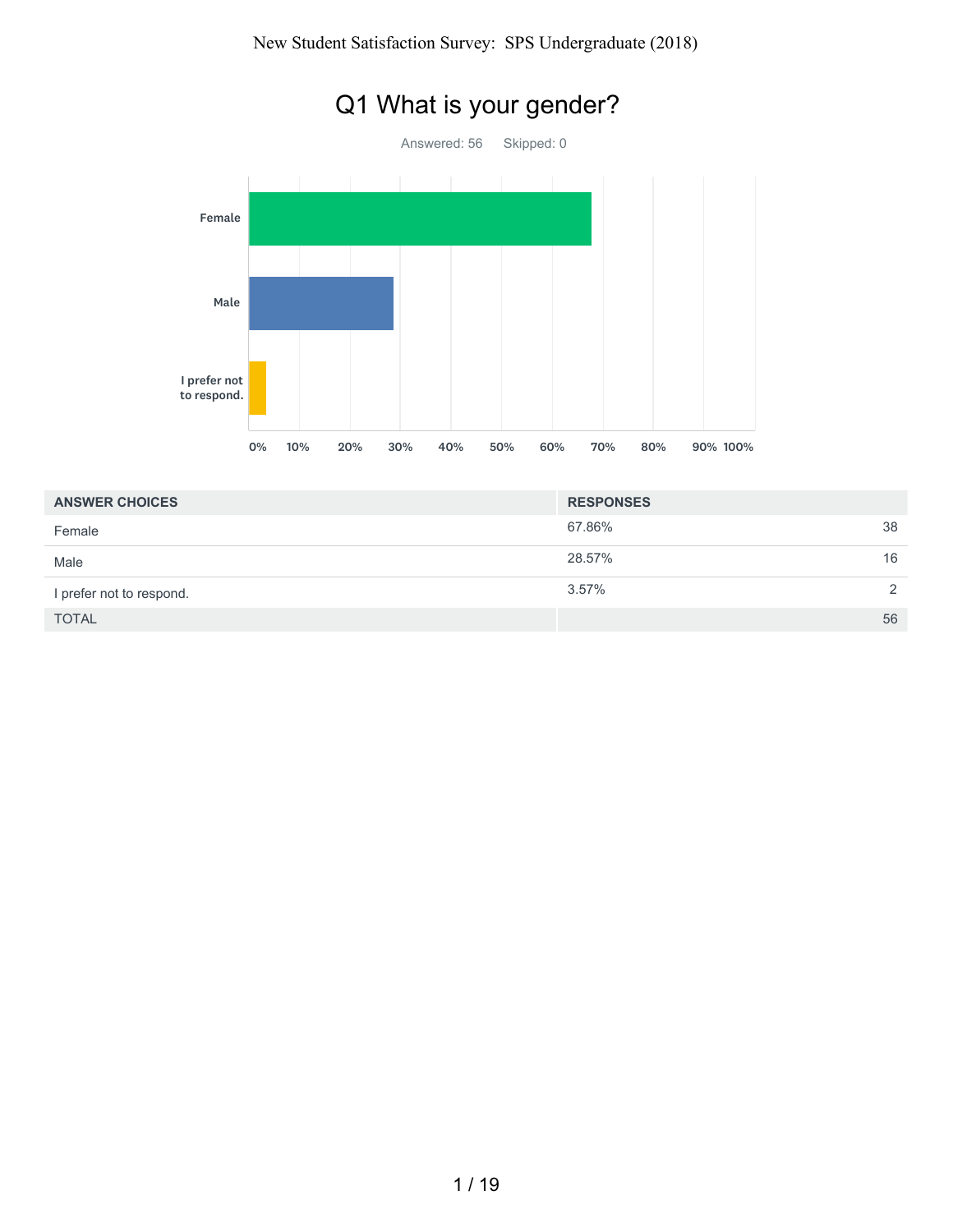

| 55-64 years old             |    |     |     |     |     |     |     |                  |     |          |                  |
|-----------------------------|----|-----|-----|-----|-----|-----|-----|------------------|-----|----------|------------------|
| 65 years or<br>older        |    |     |     |     |     |     |     |                  |     |          |                  |
| I prefer not<br>to respond. |    |     |     |     |     |     |     |                  |     |          |                  |
|                             | 0% | 10% | 20% | 30% | 40% | 50% | 60% | 70%              | 80% | 90% 100% |                  |
| <b>ANSWER CHOICES</b>       |    |     |     |     |     |     |     | <b>RESPONSES</b> |     |          |                  |
| 18-24 years old             |    |     |     |     |     |     |     | 3.57%            |     |          | $\sqrt{2}$       |
| 25-34 years old             |    |     |     |     |     |     |     | 35.71%           |     |          | 20               |
| 35-44 years old             |    |     |     |     |     |     |     | 41.07%           |     |          | 23               |
| 45-54 years old             |    |     |     |     |     |     |     | 16.07%           |     |          | $\boldsymbol{9}$ |
| 55-64 years old             |    |     |     |     |     |     |     | 1.79%            |     |          | $\mathbf{1}$     |
| 65 years or older           |    |     |     |     |     |     |     | $0.00\%$         |     |          | $\mathbf 0$      |
| I prefer not to respond.    |    |     |     |     |     |     |     | 1.79%            |     |          | $\mathbf{1}$     |

# Q2 Which category below includes your age?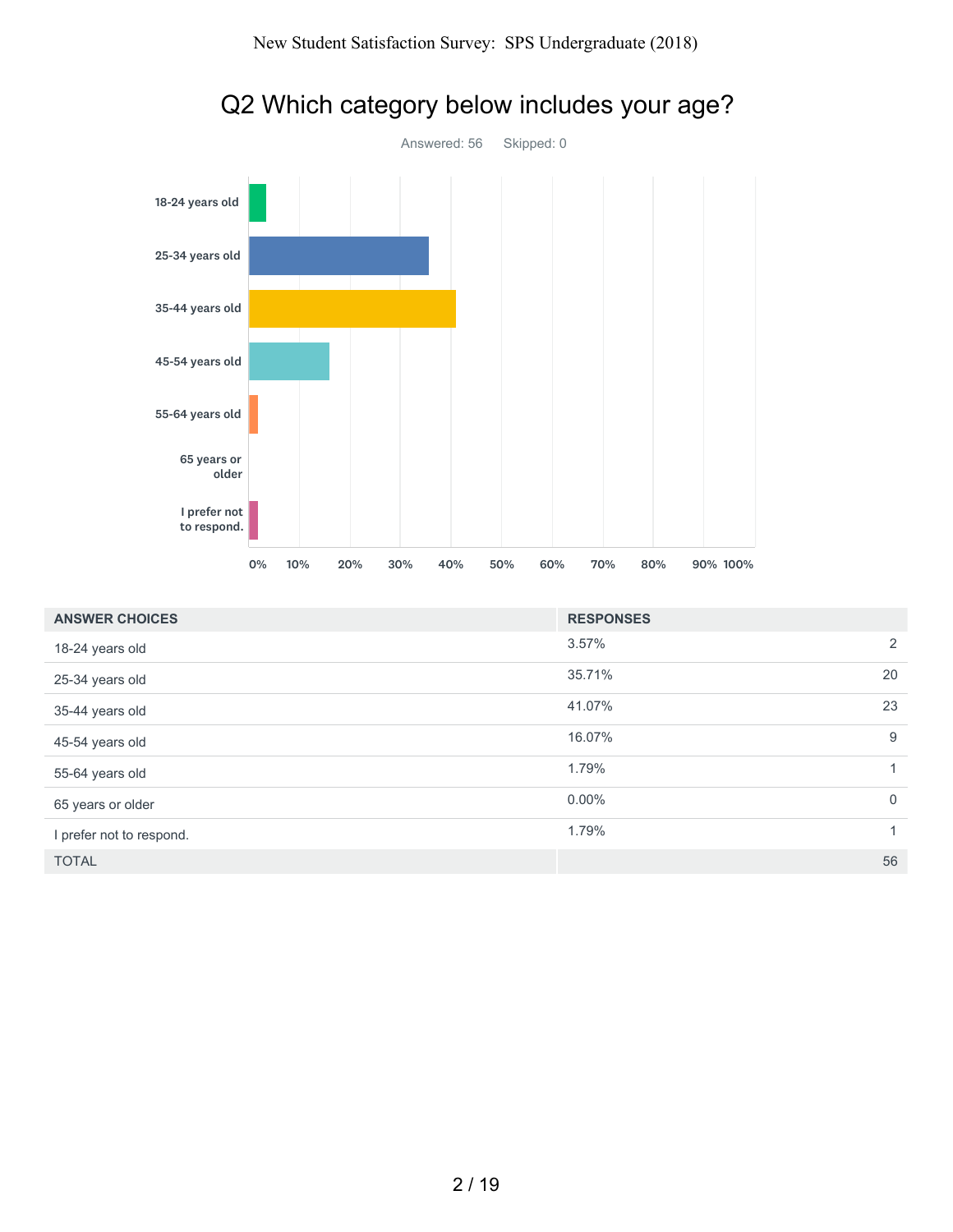## Q3 Are you on active duty or a veteran of the U.S. military?



| <b>ANSWER CHOICES</b> | <b>RESPONSES</b> |    |
|-----------------------|------------------|----|
| Yes                   | 30.36%           | 17 |
| <b>No</b>             | 69.64%           | 39 |
| <b>TOTAL</b>          |                  | 56 |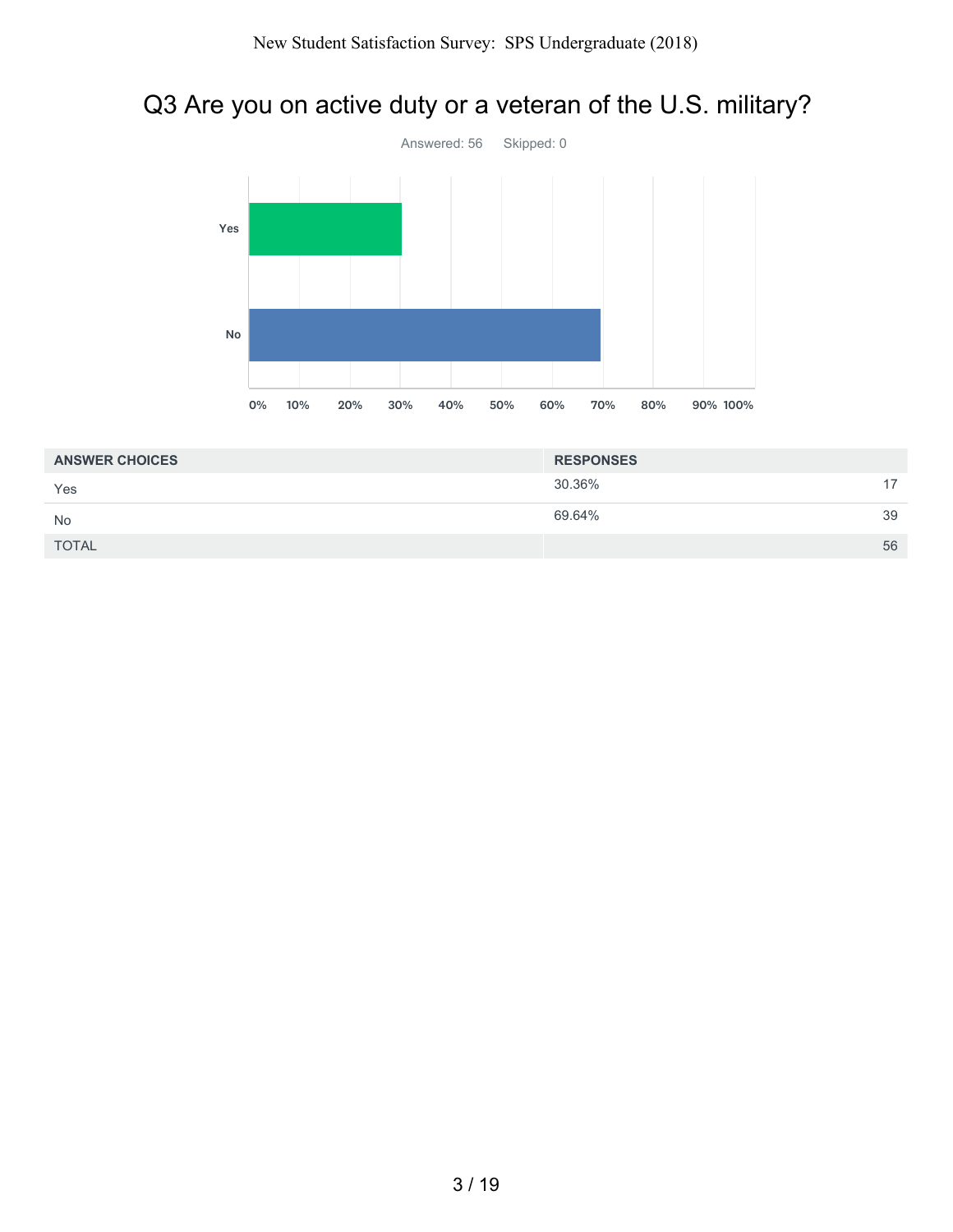

## Q4 What is your academic major?

| <b>ANSWER CHOICES</b>                            | <b>RESPONSES</b> |                |
|--------------------------------------------------|------------------|----------------|
| <b>Business</b>                                  | 41.07%           | 23             |
| <b>Criminal Justice</b>                          | 3.57%            | $\overline{2}$ |
| Education                                        | $0.00\%$         | $\mathbf 0$    |
| Health Science (including OTA, RT, Nursing, etc) | 14.29%           | 8              |
| <b>Human Resources</b>                           | 5.36%            | 3              |
| Organizational Development                       | 17.86%           | 10             |
| Psychology                                       | 5.36%            | 3              |
| Other                                            | 12.50%           | $\overline{7}$ |
| <b>TOTAL</b>                                     |                  | 56             |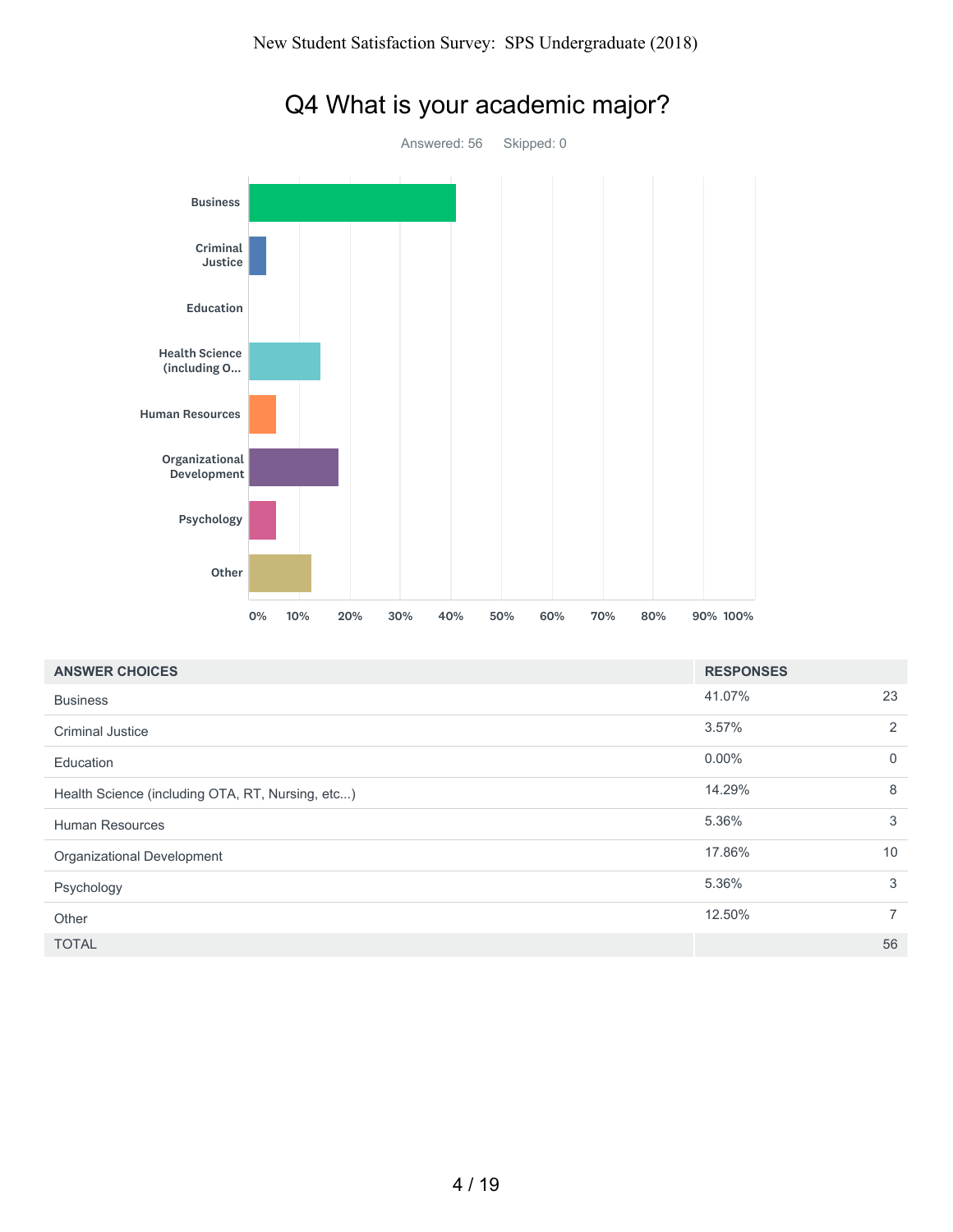## Q5 How many classes are you enrolled in this term?



| <b>ANSWER CHOICES</b> | <b>RESPONSES</b> |                |
|-----------------------|------------------|----------------|
|                       | 28.57%           | 16             |
| 2                     | 64.29%           | 36             |
| 3                     | $0.00\%$         | $\Omega$       |
| 4 or more             | 7.14%            | $\overline{4}$ |
| <b>TOTAL</b>          |                  | 56             |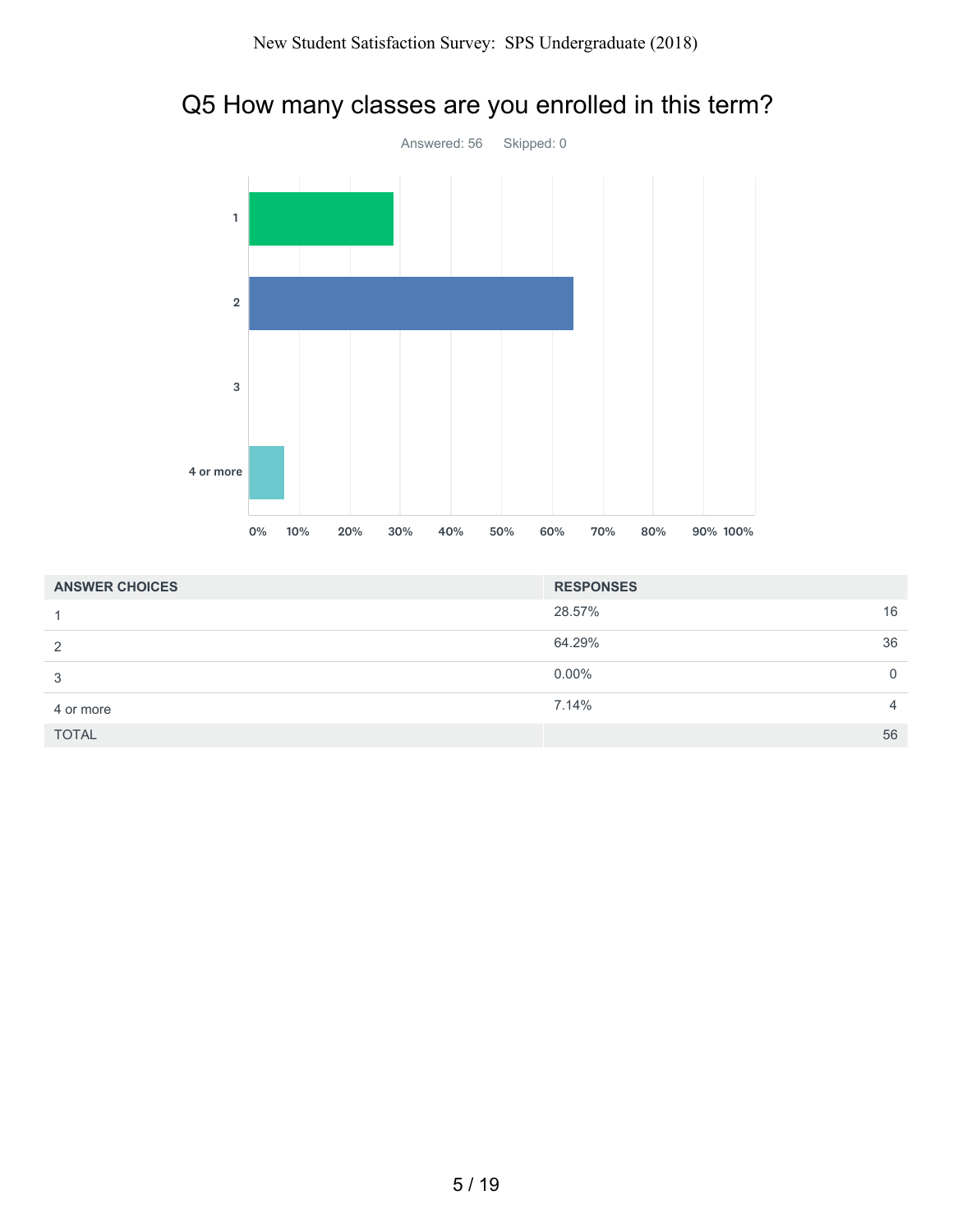

## Q6 My current classes are taught...

| <b>ANSWER CHOICES</b>                                                             | <b>RESPONSES</b> |                |
|-----------------------------------------------------------------------------------|------------------|----------------|
| in a face-to-face format.                                                         | 32.14%           | 18             |
| in an online format.                                                              | 50.00%           | 28             |
| in a blended format requiring participation both in person and online.            | 10.71%           | 6              |
| I am currently enrolled in a mix of face-to-face, online, and/or blended classes. | 7.14%            | $\overline{4}$ |
| <b>TOTAL</b>                                                                      |                  | 56             |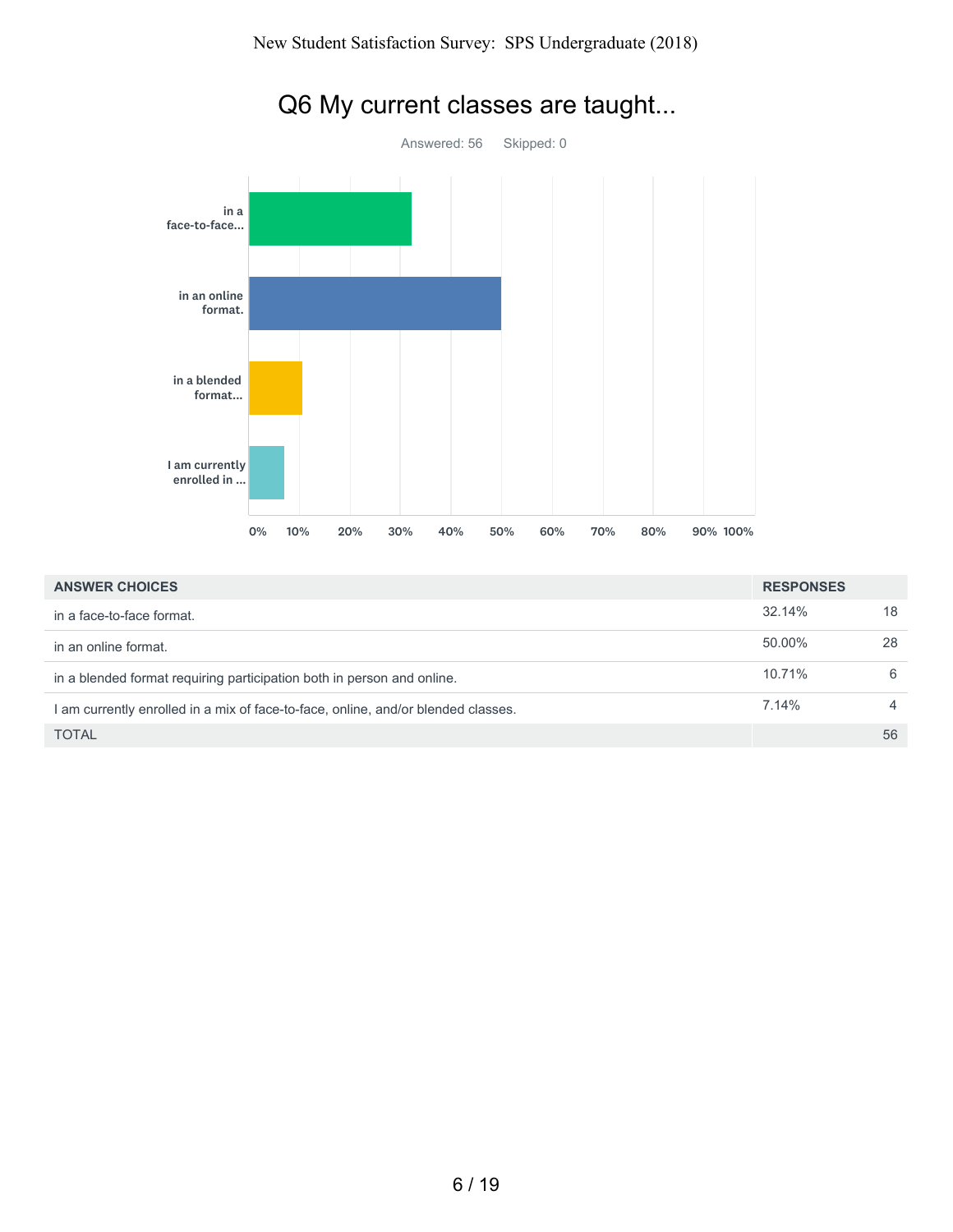## Q7 In the future, I would prefer to take most of my courses...



| <b>ANSWER CHOICES</b>                                                  | <b>RESPONSES</b> |    |
|------------------------------------------------------------------------|------------------|----|
| in a face-to-face format.                                              | 39.29%           | 22 |
| in an online format.                                                   | 33.93%           | 19 |
| in a blended format requiring participation both in person and online. | 26.79%           | 15 |
| <b>TOTAL</b>                                                           |                  | 56 |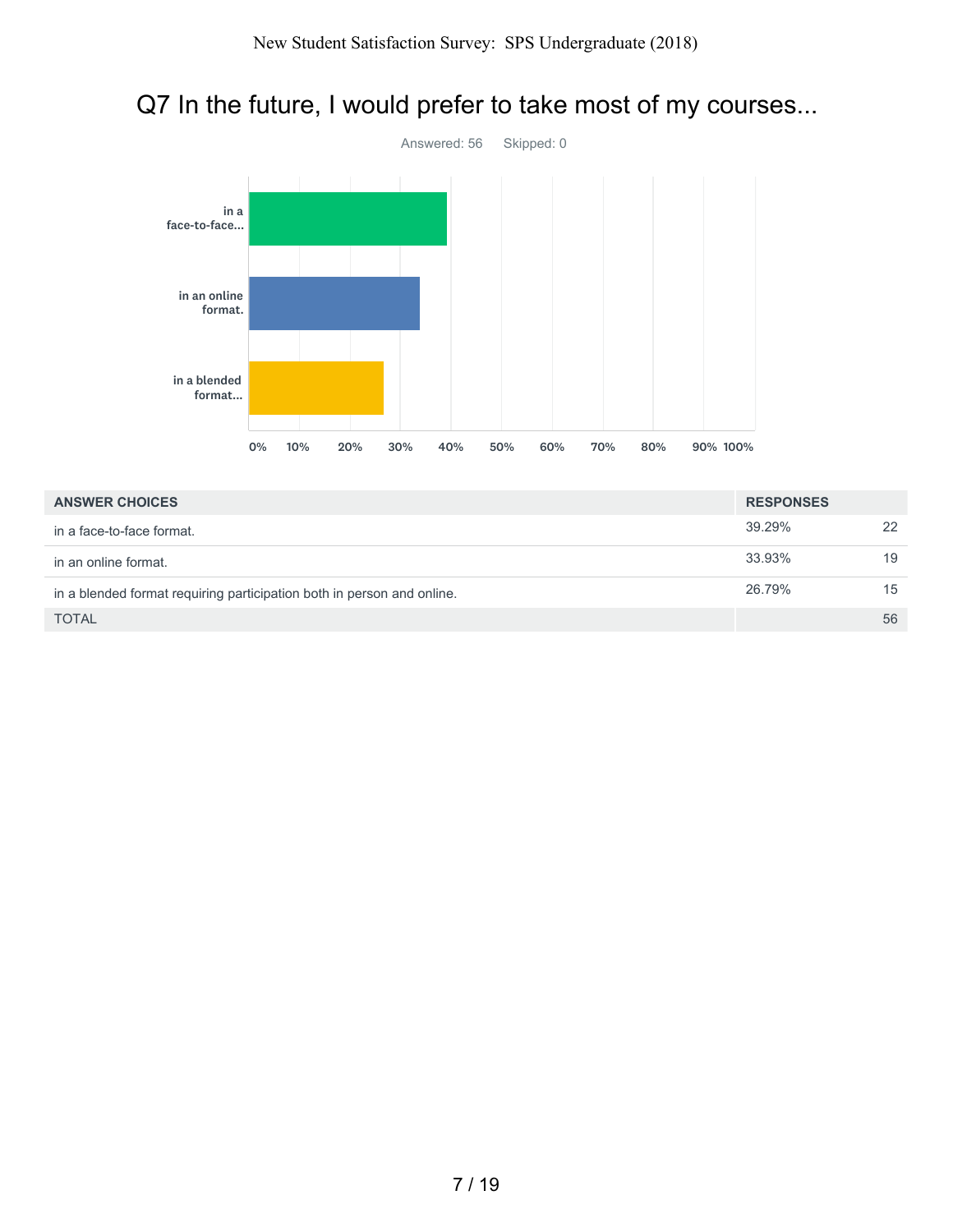### Q8 Approximately how many credits of transferable college coursework did you complete prior to enrolling in your current courses?



| <b>ANSWER CHOICES</b> | <b>RESPONSES</b> |    |
|-----------------------|------------------|----|
| 0-30 credits          | 40.00%           | 22 |
| 31-60 credits         | 27.27%           | 15 |
| 61-90 credits         | 16.36%           | 9  |
| More than 90 credits  | 16.36%           | 9  |
| <b>TOTAL</b>          |                  | 55 |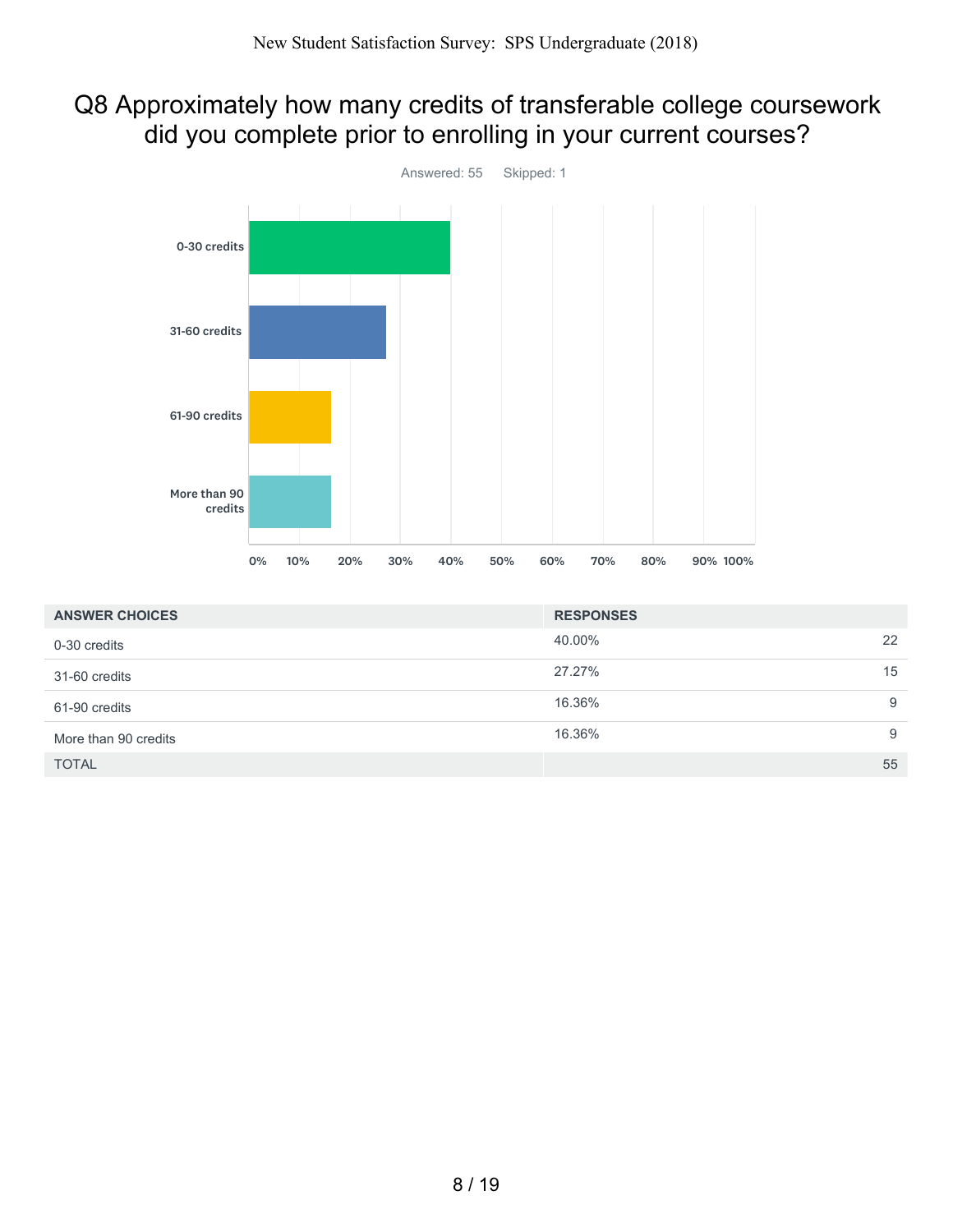

### Q9 Prior to admission...

|                                                                                     | <b>STRONGLY</b><br><b>DISAGREE</b> | <b>DISAGREE</b> | <b>NEITHER</b><br><b>AGREE OR</b><br><b>DISAGREE</b> | <b>AGREE</b> | <b>STRONGLY</b><br><b>AGREE</b> | N/A                     | <b>TOTAL</b> | <b>WEIGHTED</b><br><b>AVERAGE</b> |
|-------------------------------------------------------------------------------------|------------------------------------|-----------------|------------------------------------------------------|--------------|---------------------------------|-------------------------|--------------|-----------------------------------|
| I researched a variety of<br>programs at other colleges<br>or universities.         | 7.84%<br>4                         | 11.76%<br>6     | 5.88%<br>3                                           | 31.37%<br>16 | 41.18%<br>21                    | 1.96%<br>1              | 51           | 3.88                              |
| I applied to at least one<br>other college or university.                           | 25.49%<br>13                       | 21.57%<br>11    | 3.92%<br>2                                           | 17.65%<br>9  | 25.49%<br>13                    | 5.88%<br>3              | 51           | 2.96                              |
| I was easily able to obtain<br>the information I needed<br>from the UIW website.    | 1.96%                              | 5.88%<br>3      | 3.92%<br>2                                           | 49.02%<br>25 | 39.22%<br>20                    | $0.00\%$<br>0           | 51           | 4.18                              |
| I was easily able to obtain<br>the information I needed<br>from a UIW staff member. | 3.92%<br>2                         | 3.92%<br>2      | 1.96%                                                | 43.14%<br>22 | 47.06%<br>24                    | $0.00\%$<br>$\mathbf 0$ | 51           | 4.25                              |
| the UIW materials and<br>information I received were<br>clear.                      | 3.92%<br>2                         | 3.92%<br>2      | 3.92%<br>2                                           | 41.18%<br>21 | 47.06%<br>24                    | $0.00\%$<br>$\Omega$    | 51           | 4.24                              |
| the UIW materials and<br>information I received were<br>factual.                    | 2.00%                              | 2.00%           | 4.00%<br>$\overline{2}$                              | 36.00%<br>18 | 56.00%<br>28                    | $0.00\%$<br>$\Omega$    | 50           | 4.42                              |
| I was highly motivated to<br>succeed academically.                                  | 2.00%                              | 2.00%           | 4.00%<br>2                                           | 20.00%<br>10 | 70.00%<br>35                    | 2.00%                   | 50           | 4.57                              |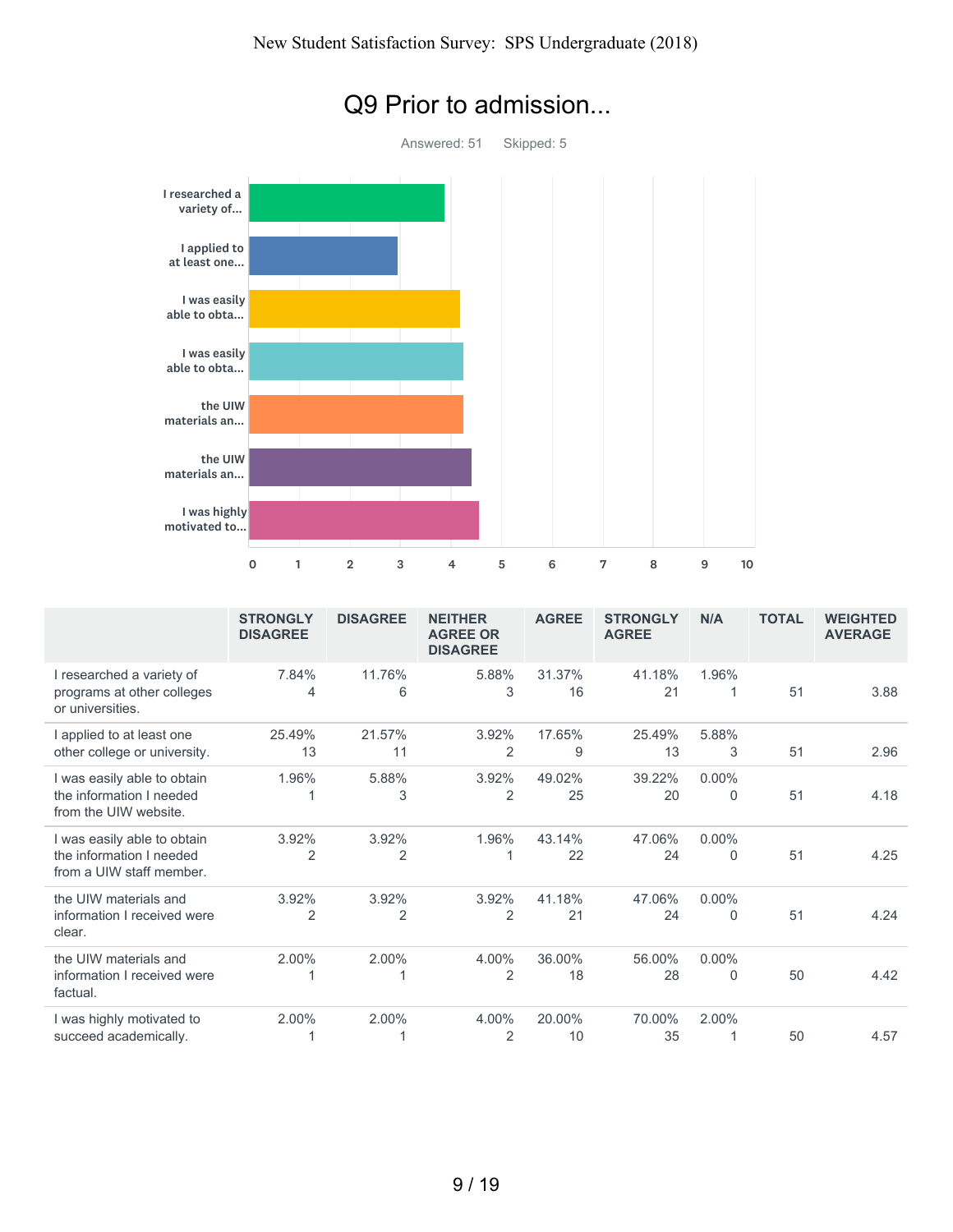

|  |  | Q10 My current instructors |
|--|--|----------------------------|
|--|--|----------------------------|

|                                                                    | <b>STRONGLY</b><br><b>DISAGREE</b> | <b>DISAGREE</b>   | <b>NEITHER</b><br><b>AGREE OR</b><br><b>DISAGREE</b> | <b>AGREE</b> | <b>STRONGLY</b><br><b>AGREE</b> | N/A                  | <b>TOTAL</b> | <b>WEIGHTED</b><br><b>AVERAGE</b> |
|--------------------------------------------------------------------|------------------------------------|-------------------|------------------------------------------------------|--------------|---------------------------------|----------------------|--------------|-----------------------------------|
| are knowledgeable about<br>the subject matter.                     | $0.00\%$<br>0                      | $0.00\%$<br>0     | 3.85%<br>$\overline{2}$                              | 17.31%<br>9  | 78.85%<br>41                    | $0.00\%$<br>$\Omega$ | 52           | 4.75                              |
| are enthusiastic about<br>the subject matter.                      | $0.00\%$<br>0                      | 0.00%<br>$\Omega$ | 3.85%<br>2                                           | 21.15%<br>11 | 75.00%<br>39                    | $0.00\%$<br>$\Omega$ | 52           | 4.71                              |
| communicate the subject<br>matter clearly.                         | $0.00\%$<br>0                      | 3.85%<br>2        | 7.69%<br>4                                           | 21.15%<br>11 | 67.31%<br>35                    | $0.00\%$<br>$\Omega$ | 52           | 4.52                              |
| encourage student<br>questions.                                    | 1.92%                              | $0.00\%$<br>0     | 3.85%<br>2                                           | 19.23%<br>10 | 75.00%<br>39                    | $0.00\%$<br>$\Omega$ | 52           | 4.65                              |
| treat students with<br>respect.                                    | $0.00\%$<br>0                      | $0.00\%$<br>0     | 5.77%<br>3                                           | 23.08%<br>12 | 71.15%<br>37                    | $0.00\%$<br>$\Omega$ | 52           | 4.65                              |
| provide timely feedback.                                           | $0.00\%$<br>0                      | 1.92%             | 7.69%<br>4                                           | 19.23%<br>10 | 69.23%<br>36                    | 1.92%                | 52           | 4.59                              |
| are available outside of<br>class via e-mail, office<br>hours, etc | $0.00\%$<br>0                      | 1.92%             | 7.69%<br>4                                           | 17.31%<br>9  | 69.23%<br>36                    | 3.85%<br>2           | 52           | 4.60                              |
| are effective teachers.                                            | $0.00\%$<br>0                      | $0.00\%$<br>0     | 7.69%<br>4                                           | 23.08%<br>12 | 69.23%<br>36                    | $0.00\%$<br>$\Omega$ | 52           | 4.62                              |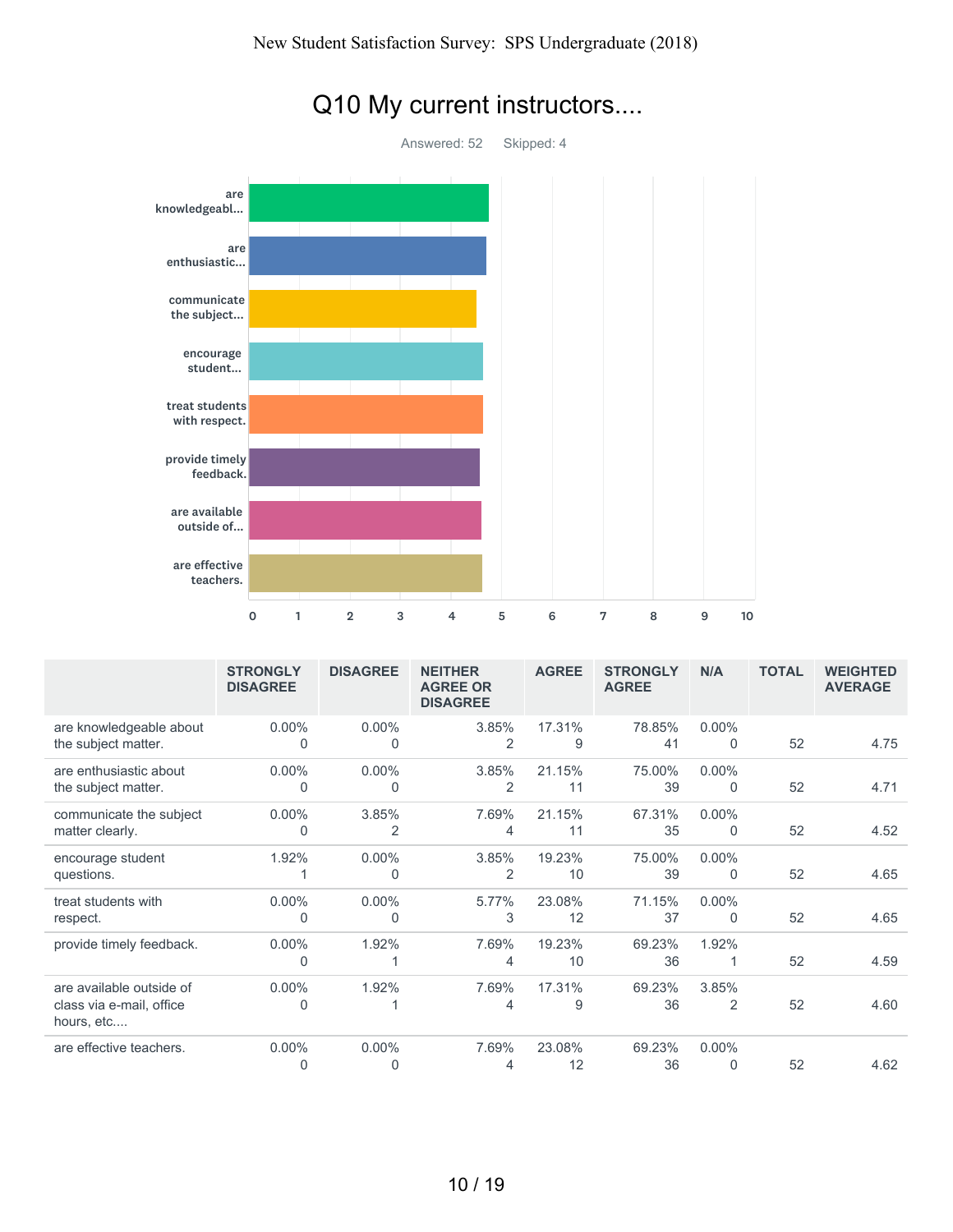

# Q11 My current coursework...

|                                                                                               | <b>STRONGLY</b><br><b>DISAGREE</b> | <b>DISAGREE</b>         | <b>NEITHER</b><br><b>AGREE OR</b><br><b>DISAGREE</b> | <b>AGREE</b> | <b>STRONGLY</b><br><b>AGREE</b> | N/A                     | <b>TOTAL</b> | <b>WEIGHTED</b><br><b>AVERAGE</b> |
|-----------------------------------------------------------------------------------------------|------------------------------------|-------------------------|------------------------------------------------------|--------------|---------------------------------|-------------------------|--------------|-----------------------------------|
| is academically rigorous.                                                                     | 1.92%                              | 5.77%<br>3              | 13.46%<br>7                                          | 44.23%<br>23 | 32.69%<br>17                    | 1.92%                   | 52           | 4.02                              |
| requires substantive<br>allocations of time outside of<br>the classroom.                      | 1.92%                              | 9.62%<br>5              | 13.46%<br>7                                          | 42.31%<br>22 | 32.69%<br>17                    | $0.00\%$<br>$\mathbf 0$ | 52           | 3.94                              |
| includes reading<br>assignments that contribute<br>to my understanding of<br>course content.  | $0.00\%$<br>$\mathbf{0}$           | $0.00\%$<br>$\Omega$    | $0.00\%$<br>$\overline{0}$                           | 42.31%<br>22 | 55.77%<br>29                    | 1.92%<br>1              | 52           | 4.57                              |
| includes projects that<br>contribute to my<br>understanding of course<br>content.             | $0.00\%$<br>$\Omega$               | 1.92%                   | 3.85%<br>$\overline{2}$                              | 36.54%<br>19 | 57.69%<br>30                    | $0.00\%$<br>$\mathbf 0$ | 52           | 4.50                              |
| has already allowed me to<br>acquire knowledge and<br>skills of direct value to my<br>career. | 3.85%<br>2                         | $0.00\%$<br>$\mathbf 0$ | 5.77%<br>3                                           | 36.54%<br>19 | 51.92%<br>27                    | 1.92%                   | 52           | 4.35                              |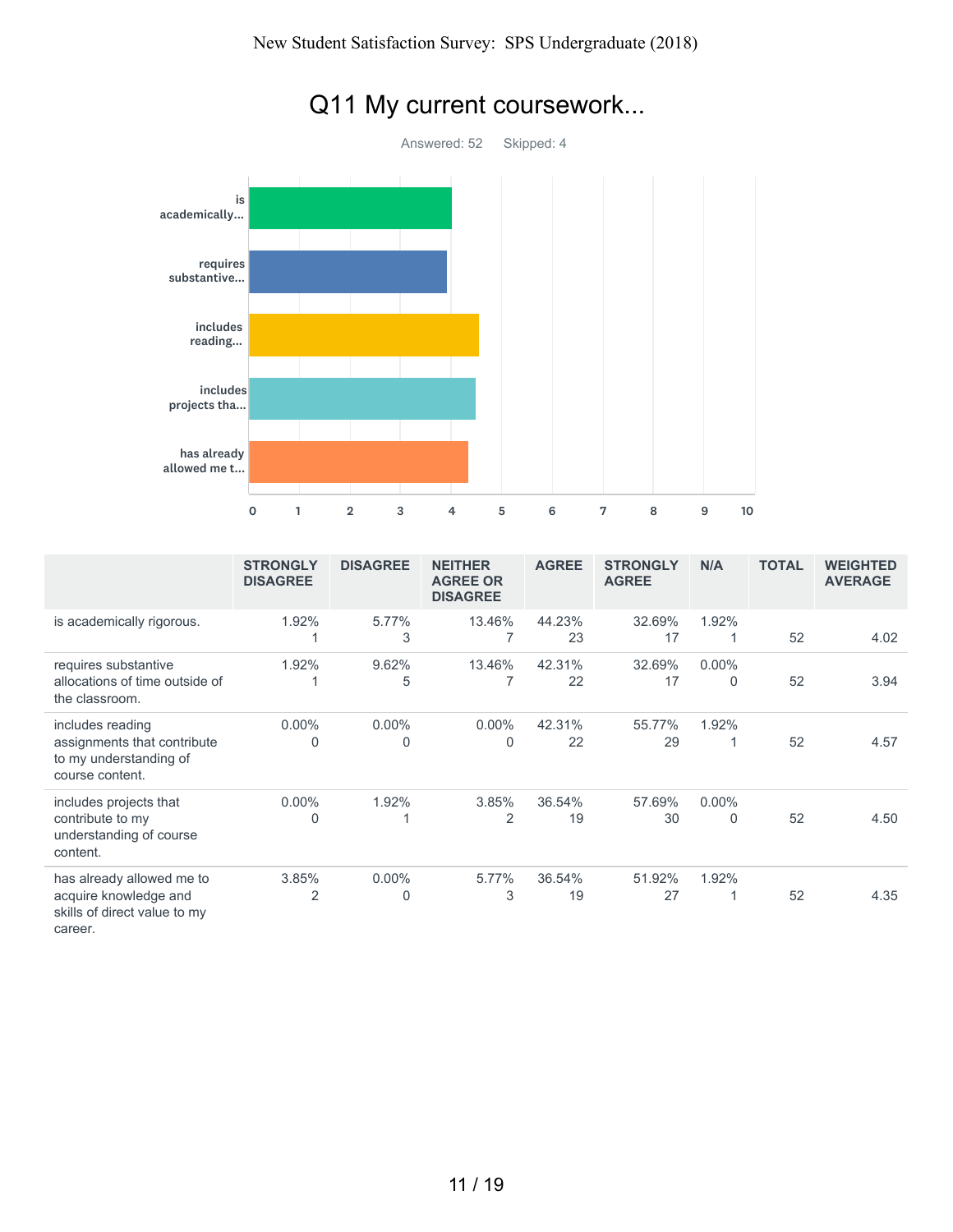### Q12 Regarding other key components of my educational experience thus far in the SPS at UIW...



|                                                                                                             | <b>STRONGLY</b><br><b>DISAGREE</b> | <b>DISAGREE</b> | <b>NEITHER</b><br><b>AGREE OR</b><br><b>DISAGREE</b> | <b>AGREE</b> | <b>STRONGLY</b><br><b>AGREE</b> | N/A           | <b>TOTAL</b> | <b>WEIGHTED</b><br><b>AVERAGE</b> |
|-------------------------------------------------------------------------------------------------------------|------------------------------------|-----------------|------------------------------------------------------|--------------|---------------------------------|---------------|--------------|-----------------------------------|
| The New Student<br>Orientation provided me<br>with helpful information<br>required for academic<br>success. | $0.00\%$<br>$\overline{0}$         | 7.84%<br>4      | 13.73%<br>$\overline{7}$                             | 17.65%<br>9  | 27.45%<br>14                    | 33.33%<br>17  | 51           | 3.97                              |
| I appreciate the diversity of<br>the other students in my<br>classes.                                       | $0.00\%$<br>0                      | $0.00\%$<br>0   | 7.84%<br>4                                           | 31.37%<br>16 | 56.86%<br>29                    | 3.92%<br>2    | 51           | 4.51                              |
| I have already developed a<br>positive working<br>relationship with at least<br>one other student.          | 1.96%                              | 11.76%<br>6     | 11.76%<br>6                                          | 21.57%<br>11 | 43.14%<br>22                    | 9.80%<br>5    | 51           | 4.02                              |
| I have already developed a<br>positive working<br>relationship with at least<br>one faculty member.         | $0.00\%$<br>0                      | 5.88%<br>3      | 13.73%<br>7                                          | 37.25%<br>19 | 37.25%<br>19                    | 5.88%<br>3    | 51           | 4.13                              |
| my academic advisor has<br>provided me with helpful<br>assistance.                                          | 1.96%                              | $0.00\%$<br>0   | 5.88%<br>3                                           | 39.22%<br>20 | 52.94%<br>27                    | $0.00\%$<br>0 | 51           | 4.41                              |
| the UIW financial aid<br>officers have provided me<br>with helpful assistance.                              | 1.96%                              | 3.92%<br>2      | 17.65%<br>9                                          | 11.76%<br>6  | 37.25%<br>19                    | 27.45%<br>14  | 51           | 4.08                              |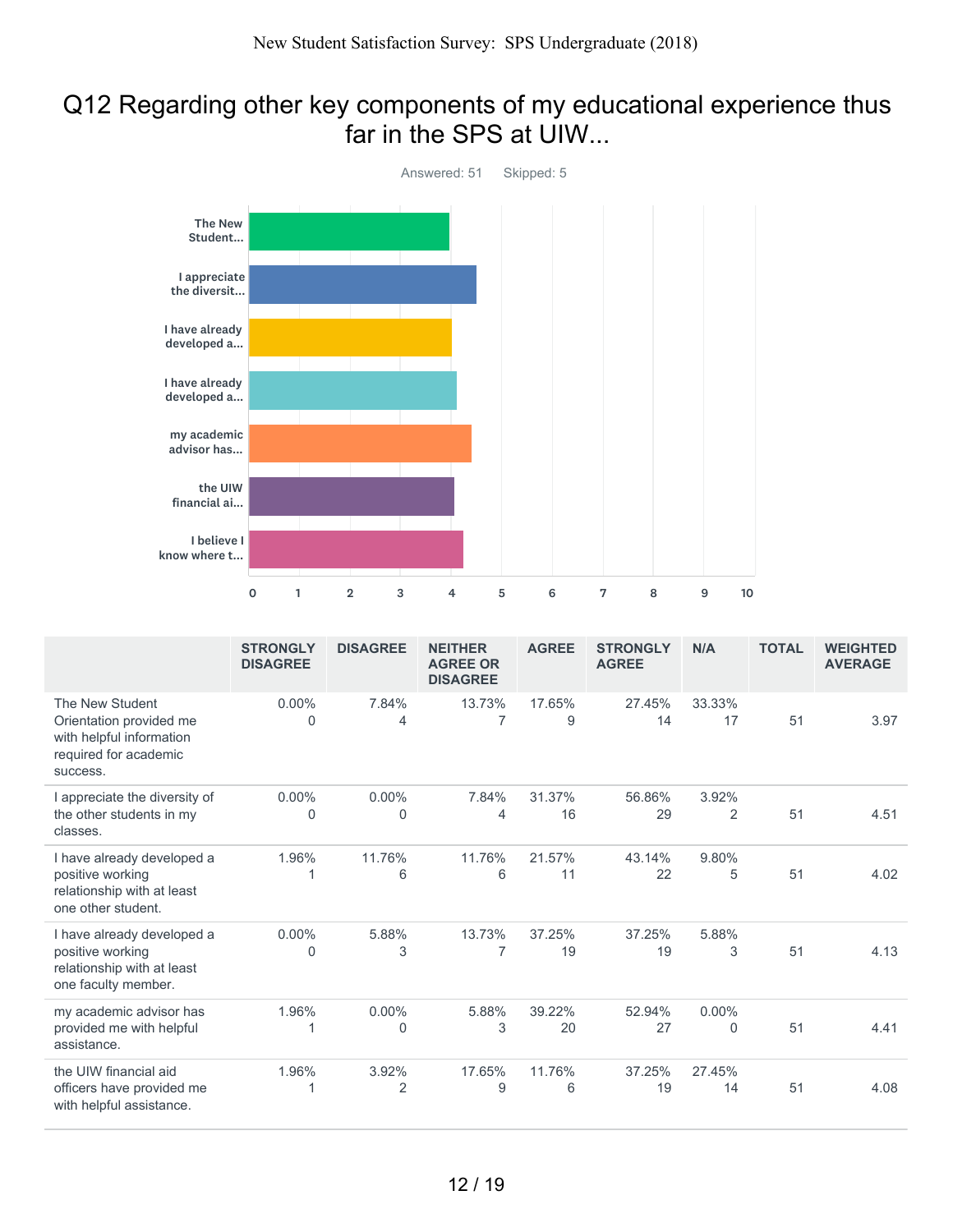| I believe I know where to go | $1.96\%$ | $0.00\%$ | 15.69% | 35.29% | 47.06% | $0.00\%$ |      |
|------------------------------|----------|----------|--------|--------|--------|----------|------|
| and/or whom to speak with    |          |          |        | 18     |        |          | 4.25 |
| when questions arise in the  |          |          |        |        |        |          |      |
| future.                      |          |          |        |        |        |          |      |

New Student Satisfaction Survey: SPS Undergraduate (2018)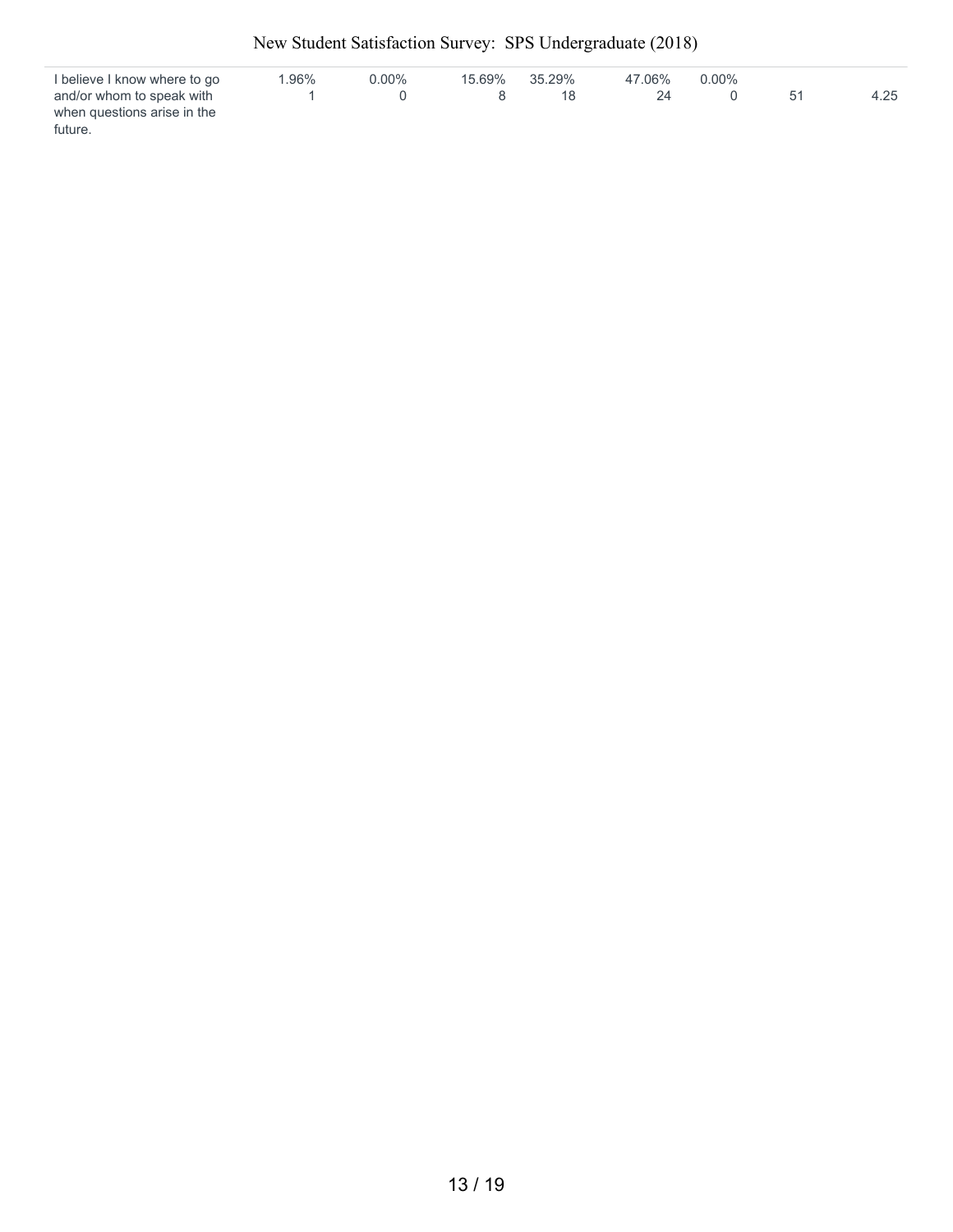## Q13 Several weeks after beginning my current coursework...



|                                                                          | <b>STRONGLY</b><br><b>DISAGREE</b> | <b>DISAGREE</b> | <b>NEITHER</b><br><b>AGREE OR</b><br><b>DISAGREE</b> | <b>AGREE</b> | <b>STRONGLY</b><br><b>AGREE</b> | N/A                      | <b>TOTAL</b> | <b>WEIGHTED</b><br><b>AVERAGE</b> |
|--------------------------------------------------------------------------|------------------------------------|-----------------|------------------------------------------------------|--------------|---------------------------------|--------------------------|--------------|-----------------------------------|
| am satisfied with the<br>knowledge and skills I<br>have acquired.        | $0.00\%$<br>0                      | 3.92%<br>2      | 1.96%                                                | 31.37%<br>16 | 62.75%<br>32                    | $0.00\%$<br>$\mathbf{0}$ | 51           | 4.53                              |
| I have few if any regrets<br>about my decision to<br>enroll.             | 13.73%                             | 7.84%<br>4      | 7.84%<br>4                                           | 19.61%<br>10 | 49.02%<br>25                    | 1.96%                    | 51           | 3.84                              |
| am confident in my ability<br>to complete my chosen<br>academic program. | $0.00\%$<br>0                      | 1.96%           | 1.96%                                                | 25.49%<br>13 | 70.59%<br>36                    | $0.00\%$<br>$\Omega$     | 51           | 4.65                              |
| I would recommend the<br>program to family and<br>friends.               | 1.96%                              | $0.00\%$        | 9.80%<br>5                                           | 23.53%<br>12 | 64.71%<br>33                    | $0.00\%$<br>0            | 51           | 4.49                              |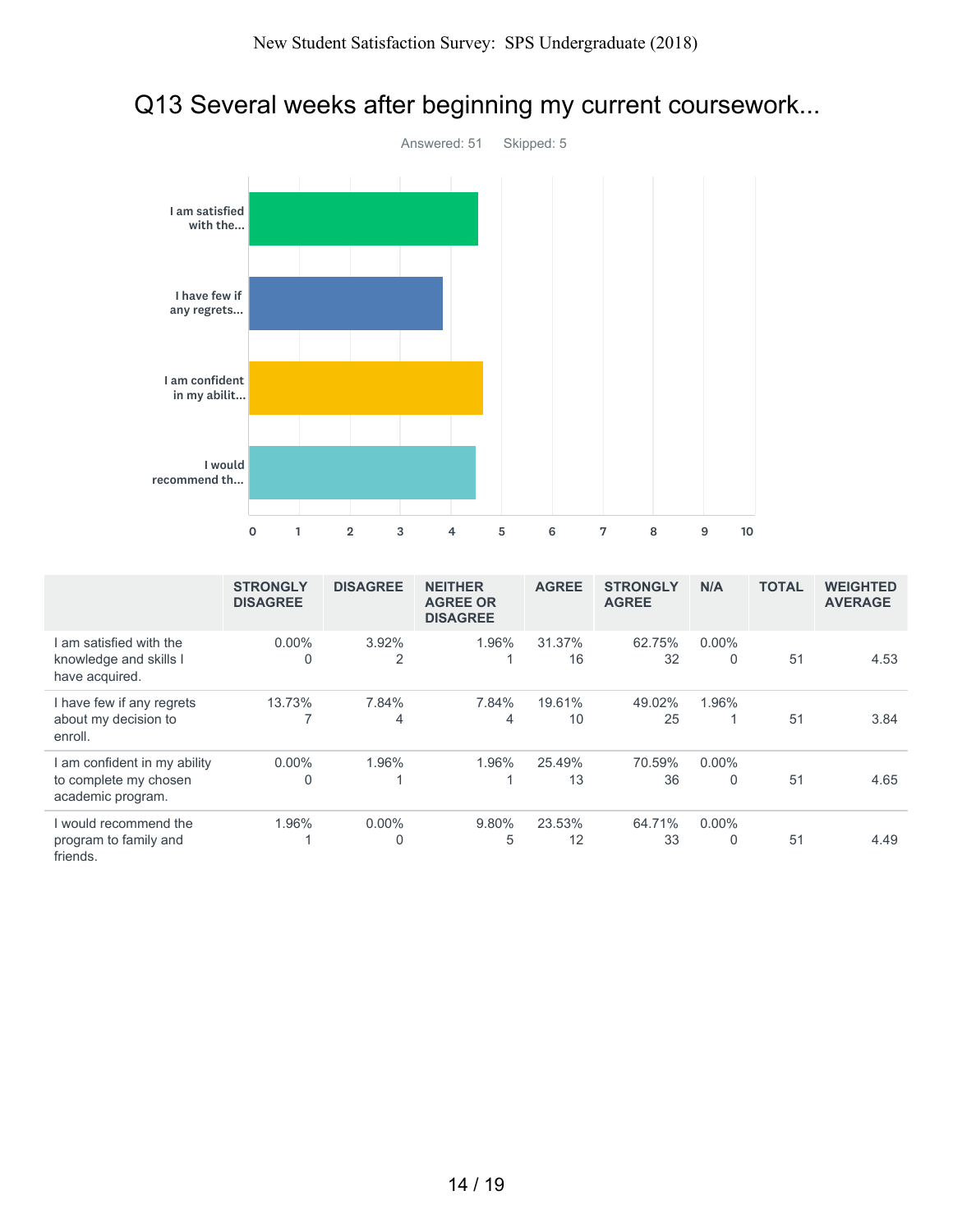### Q14 What specific services provided during your first few weeks of enrollment have been most helpful?

Answered: 26 Skipped: 30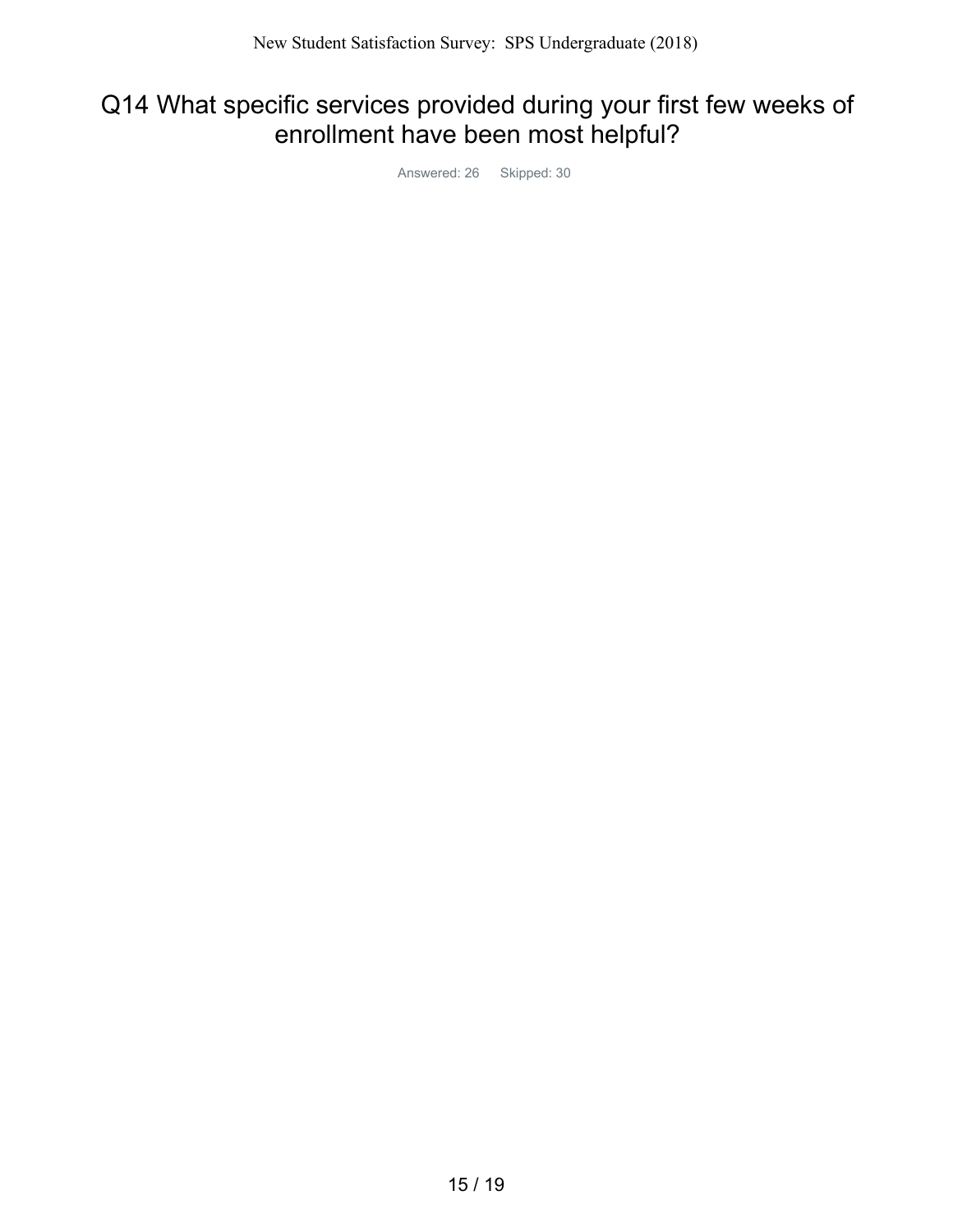### Q15 What specific services provided during your first few weeks of enrollment have been least helpful?

Answered: 23 Skipped: 33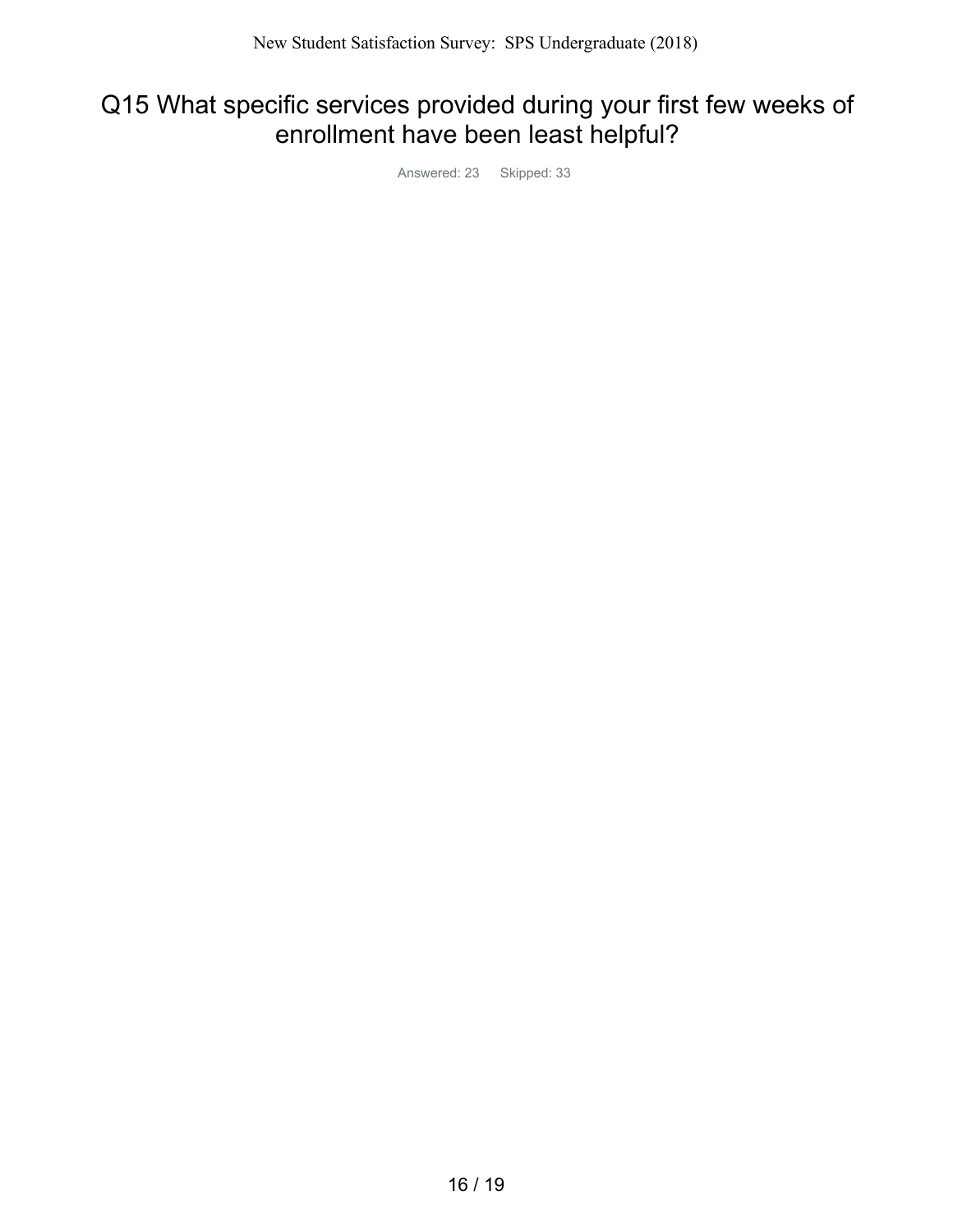### Q16 What specific recommendations for change do you have to enhance the student experience within the UIW School of Professional Studies (SPS)?

Answered: 23 Skipped: 33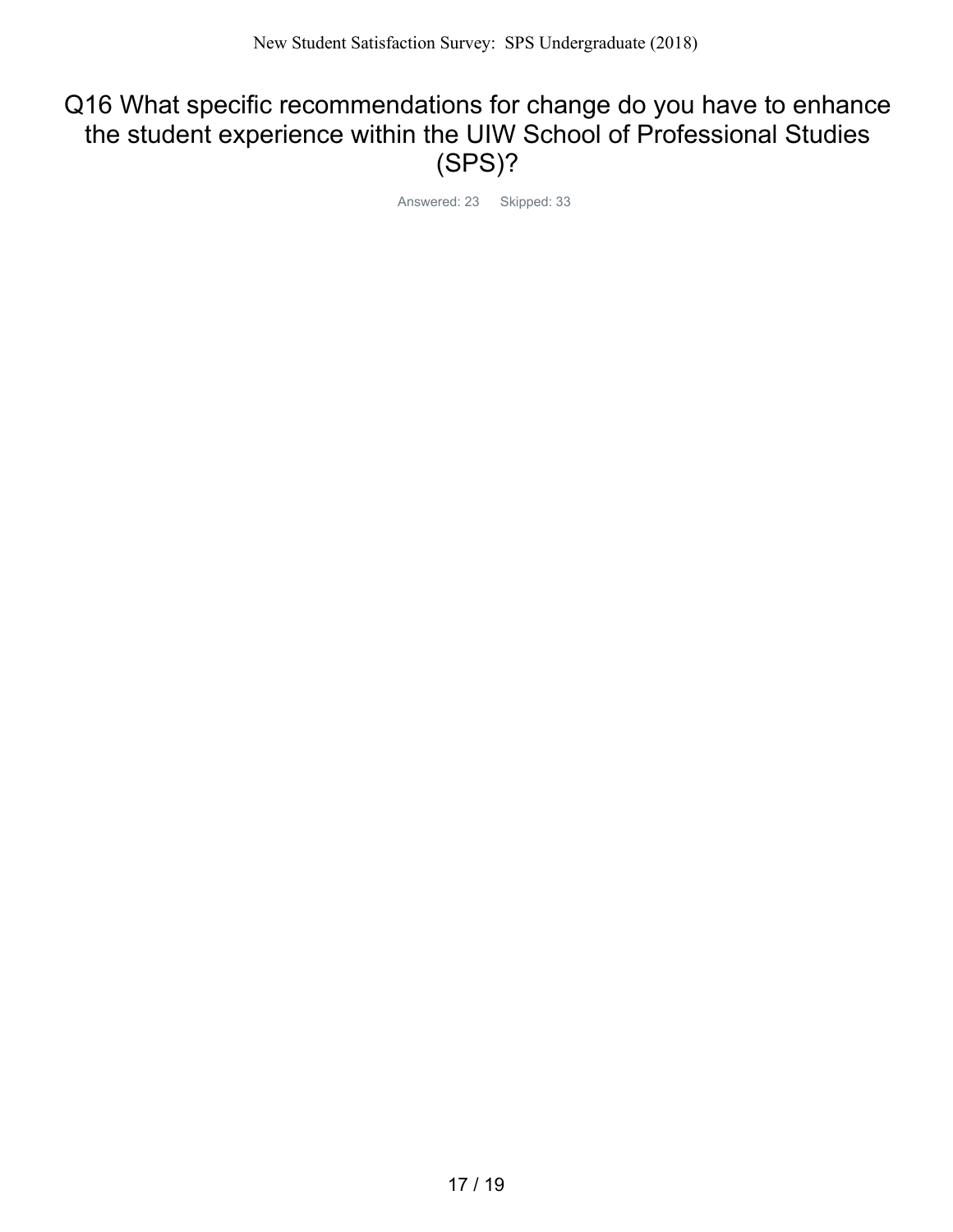

|                                                                           | <b>STRONGLY</b><br><b>DISAGREE</b> | <b>DISAGREE</b>      | <b>AGREE</b> | <b>STRONGLY</b><br><b>AGREE</b> | <b>TOTAL</b> | <b>WEIGHTED</b><br><b>AVERAGE</b> |
|---------------------------------------------------------------------------|------------------------------------|----------------------|--------------|---------------------------------|--------------|-----------------------------------|
| was able to complete the survey in approximately<br>15 minutes (or less). | $0.00\%$                           | $6.00\%$<br>3        | 42.00%<br>21 | 52.00%<br>26                    | 50           | 3.46                              |
| The survey instructions were clear.                                       | $0.00\%$                           | $0.00\%$<br>$\Omega$ | 46.00%<br>23 | 54.00%<br>27                    | 50           | 3.54                              |
| The survey questions were clear.                                          | $0.00\%$                           | $0.00\%$<br>$\Omega$ | 44.00%<br>22 | 56.00%<br>28                    | 50           | 3.56                              |
| The survey was comprehensive.                                             | $0.00\%$                           | $0.00\%$<br>0        | 48.00%<br>24 | 52.00%<br>26                    | 50           | 3.52                              |

# Q17 Section III - The Survey